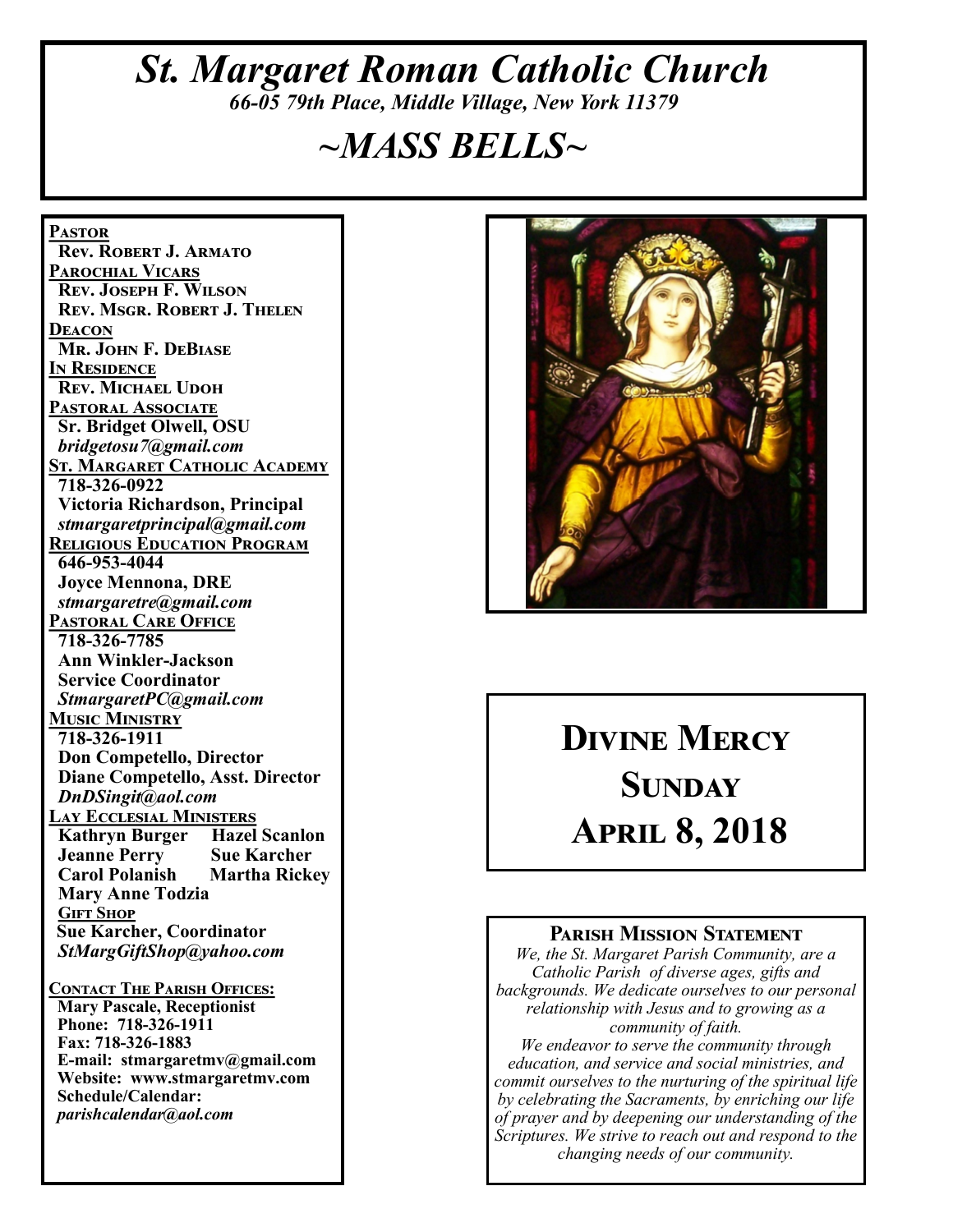#### *MASSES FOR THE WEEK*

| SUN.        | <b>APRIL 8 - DIVINE MERCY SUNDAY</b> |
|-------------|--------------------------------------|
| 7:30        | People of the Parish                 |
| 9:00        | Antonino Catalano/Giovanni Ferrara/  |
|             | Giuseppe Colombo/                    |
| 10:30       | Hilda & Fred Jackson                 |
| <b>NOON</b> | Fire Lt. Kevin J. & William Pfeifer  |
|             | 5:00PM Kathleen & Teresa Fland       |
|             |                                      |
| MON.        | <b>APRIL 9 - THE ANNUNCIATION OF</b> |
|             | <b>THE LORD</b>                      |
| 7:00        | <b>Gerard Michels</b>                |
| 9:00        | <b>Anne Hynes</b>                    |
|             |                                      |

## **TUE. APRIL 10 - EASTER WEEKDAY**<br>7:00 Msgr Nicholas W Sivillo

- 7:00 Msgr. Nicholas W. Sivillo<br>9:00 Marie & Arthur Fisher
- Marie & Arthur Fisher

**WED. APRIL 11 - ST. STANISLAUS**

- 7:00 David J. McConville
- 9:00 Iolanda Martello

#### **THU. APRIL 12 - EASTER WEEKDAY**

- 7:00 Steven Dominic Belviso
- 9:00 Kenneth Kasner

#### **FRI. APRIL 13 - ST. MARTIN 1**

- 7:00 Michael Leone
- 9:00 Philip & Leonardo Curatolo

#### **SAT. APRIL 14 - EASTER WEEKDAY**

9:00 COLLECTIVE: Rocco LaRegina

- 11:45 MONTHLY MEMORIAL MASS: Anna M. Wade/Albert Carroccia/Ugo Falco/Frieda Wittine/Giuseppe Colombo/Josephine Zino/Josephine Curcio/John Jacubovics/ Mario Vaccaro/Marie Franzese/Rose V. Gengler/Carmela T. Fusco/Joseph Russo Rosario Tarantola/Geraldine Janicke/ Rosemary Healy/Helen Dowdle/
- 5:00PM Mary Columbia (ANNI)

#### **SUN. APRIL 15 - THIRD SUNDAY OF EASTER**

- 7:30 Dorothy Donovan
- 9:00 Il Popolo della Parocchia/Daniele Bussa/ Calogero e Salvatore DiMaggio/Caterina Garofalo/Francesco Reina/
- 10:30 Fred Basedow
- NOON Paul K. Bivainis
- 5:00PM William & Belle T. Kunz

*God, of your goodness give me yourself, for you are enough for me. And only in you do I have everything.*

## **PARISH INFORMATION**

**If you're not registered, please visit the Rectory office, which is open from Monday through Friday, 9 am to noon and 1 pm to 7:30 pm.**

**CONFESSIONS** - Saturday, 4-4:45 pm or by appointment with a priest.

**NOVENA** to Our Lady of the Miraculous Medal Mondays after the 9am Mass.

**MORNING PRAYER** daily from Monday through Friday at 8:45 am.

**BAPTISMS** take place on the 1st and 3rd Sundays of the month. Please call the rectory for an appointment and to register your child.

**WEDDINGS MUST** be scheduled at least six months in advance by appointment with a priest or a deacon. Please call the rectory office. For marriage preparation information visit www.pre-cana.org.

**THE BEREAVEMENT GROUP** meets on the 1st and 3rd Thursday of the month at 10 am in the Convent meeting room. Call Ann at 718-326-7785.

**THE ENGLISH CHOIR** rehearses on Tuesday, at 7 pm in the Church. Tenors and baritones needed!

**IL CORO ITALIANO** prattica ogni Domenica prima della Messa Italiana.

**THE CHILDREN'S CHOIR** rehearses on Thursday, from 6-7 pm in the Church. For more info, DnDsingit@aol.com

**BOY SCOUT TROOP #119** meets on Tuesdays from 7:15-9 pm in the Parish Hall. New members are welcome, age 10 1/2 & up. Call Mr. Krzewski, 718-894-4099.

**CUB PACK #119** meets on Mondays from 7-8:30 pm in the Parish Hall. New members welcome, age 6 to 10-1/2. Call Mr. Krzewski, 718-894-4099.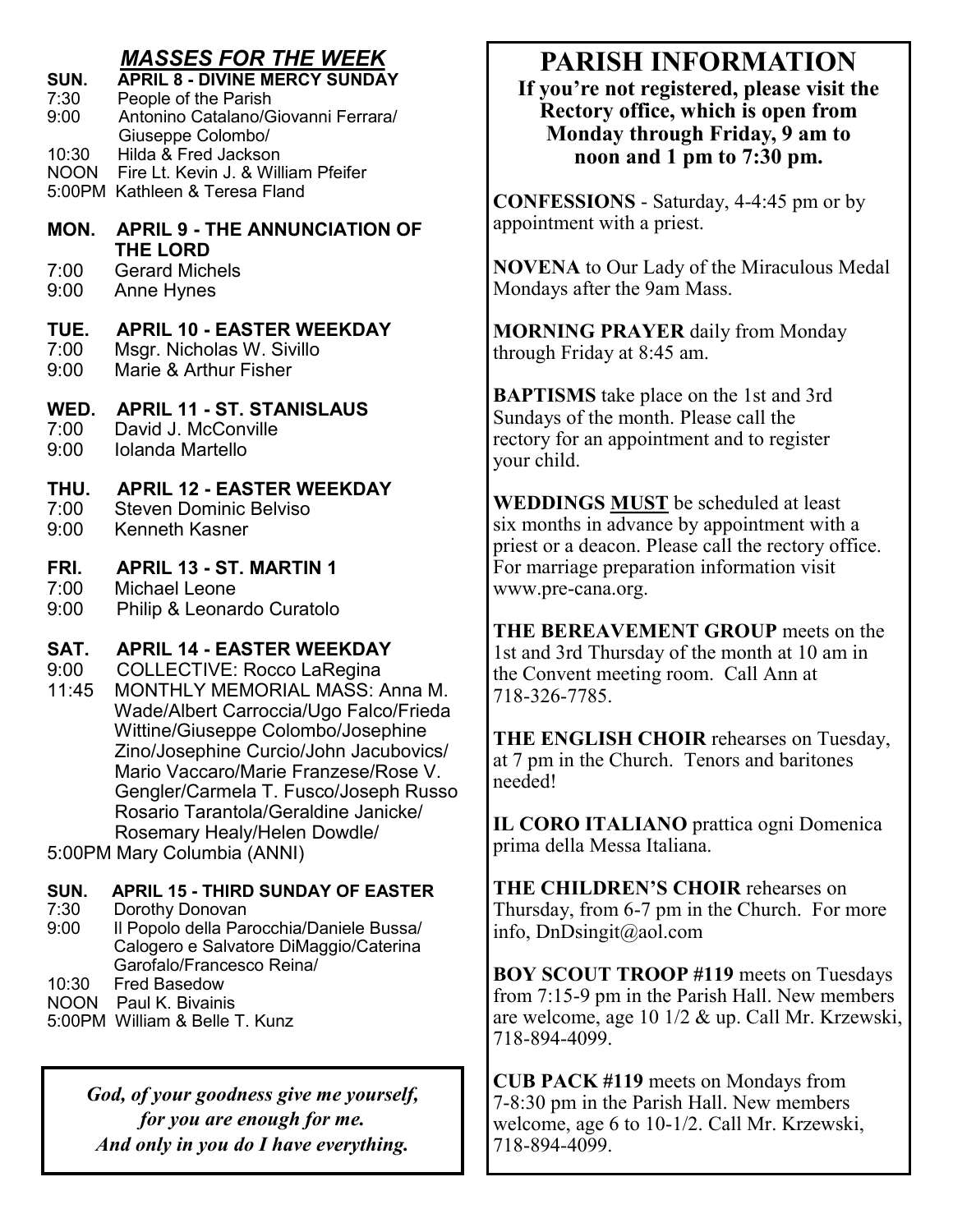## PLEASE PRAY FOR OUR SICK

Karen Guarascio, Connie Faccibene, Eileen Hinrichs, Linda Frazier, Cari Ann Falk-LoBello, Glen Falk, Ronald Frazier, John Downer, Robert Sabini, Lee Falk, Scott White, Baby McKinley Kelleher, Sean Harrison, Justin James Quirke, Parish Wert, Michael Hirst, Elizabeth Ott, Marion Caracciola, Baby Keila Mary Champoli, Brooke and Alexa Renda, The Ferrugio Family, Sandra Slattery, Shirley Chesley, Jim Daniels, Lola Anderson, George McGarry, Michael Mavin, Denis Fink, Marc Pagnozzi, John Vannata, Richard Santangelo, Joseph Simon, James Taylor, James Leung, Dr. Joan Virostko, Alfie Poje, Margaret Cosentino, Ann Pompeo, Gloria Mojica, Larry Dumbra, Bob Marvin, Joseph O'Brien, Katie Bryzgornia, Daniel Fox, Domenica Millitello, Caterina D'Anna, Evelyn Mojica, Immaculate Marge D'Elia, Carol Arevalo, Jim O'Driscoll, Victoria Lippolis, Mary Rigovich, Matteo Sabini, Charles Schaaf, Joseph Russo, Alvaro Andres Gonzalez, Marie Powell, Rose Healy,

*The names will remain for 3 months, please call 718-326-1911 and ask for continued prayers*

#### **Prayer Requests**

**Pray for vocations to the Priesthood and Religious Life. Please pray for our men and women from our Parish serving in the defense of our country: Lt. Col. Thomas Frohnhoefer Sgt. Robert A. Domenici** 



#### *WE RECALL OUR BELOVED DECEASED*

*Especially, Geraldine Janicke, Concetta Simari, Rosemary Healy, Helen Dowdle, Lucy Santorello, Anthony Pagano, May they rest in Christ's Peace!*

### *MEMORIALS*

#### *WINE & HOST THIS WEEK*

*are offered in memory of Salvatore Fazzolari at the request of Elena, Ricky & Steven.* 



#### **TODAY'S READINGS**

*Divine Mercy Sunday* Acts 4:32-35, Ps 118:2-4, 13-15, 22-24; 1 Jn 5:1-6; Jn 20:19-31

#### **READINGS FOR THE WEEK**

Monday: Is 7:10-14; 8:10; Ps 40:7-8a, 8b-9, 10, 11; Heb 10:4-10; Lk 1:26-38

Tuesday: Acts 4:32-37; Ps 93:1ab, 1cd-2, 5; Jn 3:7b-15

- Wednesday: Acts 5:17-26; Ps 34:2-3, 4-5, 6-7, 8-9; Jn 3:16-21
- Thursday: Acts 5:27-33; Ps 34:2 and 9, 17-18, 19-20; Jn 3:31-36
- Friday: Acts 5:34-42; Ps 27:1, 4, 13-14; Jn 6:1-15
- Saturday: Acts 6:1-7; Ps 33:1-2, 4-5, 18-19; Jn 6:16-21
- Sunday: Acts 3:13-15, 17-19; Ps 4:2, 4, 7-8, 9; 1 Jn 2:1-5a; Lk 24:35-48

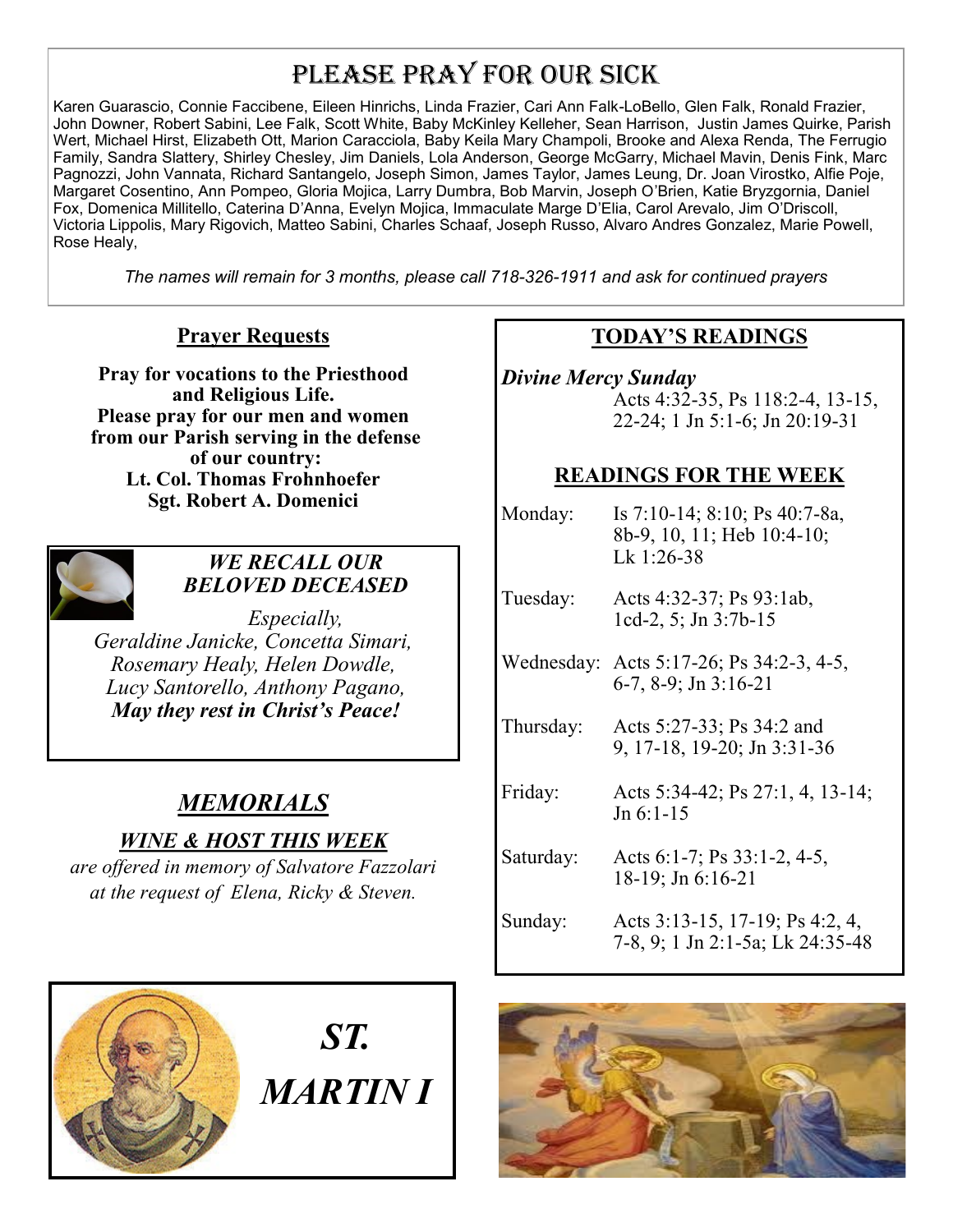## *DIVINE MERCY SUNDAY*



 Divine Mercy Sunday (also known as the Feast of the Divine Mercy, Low Sunday, or St. Thomas Sunday which in Eastern Orthodox calendar concludes Bright Week) is celebrated on the Sunday after Easter, the Octave of Easter, observed by Roman Catholic as well as some Anglicans. It is originally based on the Catholic devotion to Jesus, the Divine Mercy, that Saint Faustina Kowalska

reported as part of her encounter with Him, and is associated with special promises from Jesus and indulgences decreed by the Church.

 The feast of Divine Mercy, as recorded in the diary of Saint Faustina, received from Jesus Himself the biggest promises of grace related to the Devotion of Divine Mercy. Specifically, Jesus said that a person who goes to sacramental confession (the confession may take place some days before) and receives Holy Communion on that day, shall obtain the total forgiveness of all sins and punishment. That means each person would go immediately after death to Heaven without suffering in purgatory. Additionally, the Roman Catholic Church grants a plenary indulgence (observing the usual rules) with the recitation of some simple prayers.

#### **ST. STANISLAUS BISHOP AND MARTYR**



 The Polish bishop and martyr St. Stanislaus (1030-1079) was born near Krakow in Poland. After initial studies in Poland, he completed his education in Paris, where he spent seven years studying canon law and theology; this entitled him to a

doctorate, but he refused it out of humility, and returned home. When his parents died, Stanislaus gave away his inheritance, and was ordained a priest.

 Stanislaus was appointed as preacher and archdeacon to the bishop of Krakow. His great eloquence and piety generated a spirit of renewal and conversion in the local community. When the bishop died in 1072, Stanislaus was unanimously elected as his successor; because of the importance of this position, he soon found himself involved in the political affairs of the Polish kingdom.

 Bishop Stanislaus was outspoken in his attacks upon political and social injustice, particularly that of the bellicose and immoral King Boleslaus II, who warred with his neighbors and oppressed the peasantry. The king at first made a show of repenting, but soon returned to his evil ways. Stanislaus continued to denounce him, accusations of treason and threats of death notwithstanding.

 In 1079 Stanislaus excommunicated Boleslaus. The enraged king ordered his soldiers to murder Stanislaus; when they refused, he killed the bishop with his own hands while Mass was being celebrated. Because of Stanislaus' popularity, King Boleslaus was forced to flee to Hungary, where he's said to have spent the rest of his life doing penance in a Benedictine monastery. St. Stanislaus is revered as a patron of Poland.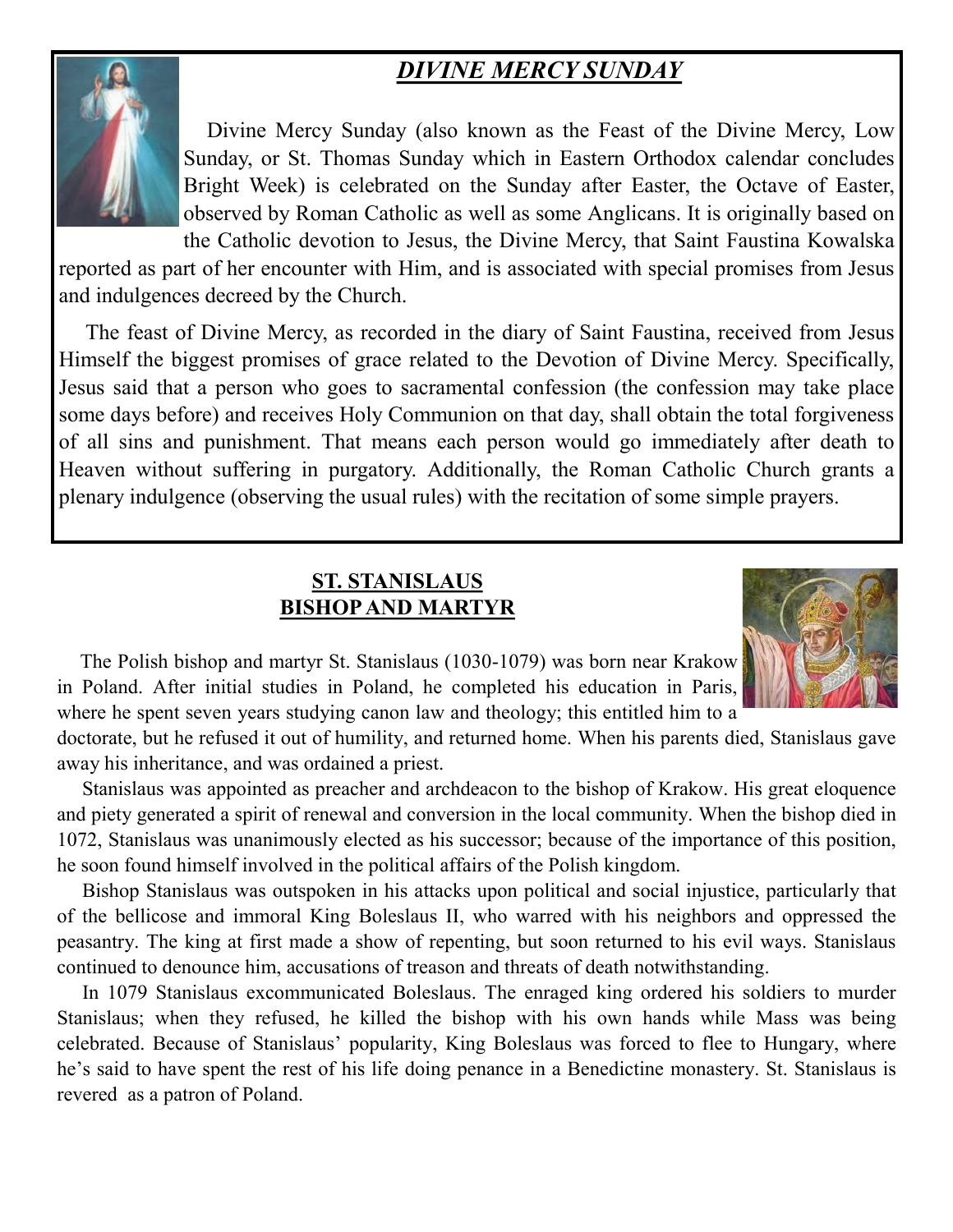

## *FROM THE ACADEMY*

Registration is ongoing; don't miss your spot in our great school! Call of office, **718-326-0922** to schedule a tour. We have many great programs to offer including our newly added STEM lab and Repole Tech Center. Scholarships are available. Contact us for more information. We would like to THANK Maggie's Theater for all of their assistance with our Drama Club presentation this year!!!

**SAVE THE DATE:** Join us for a Night of Mystery, Mayhem and Murder! Friday, June 1 at 7:30pm. Tickets are \$55 and include a buffet dinner and interactive show. Refreshments available for purchase. Dress up like you are attending a wedding - bring your friends for a night of **FUN!!!** 

**Call the office for tickets 718-326-0922.**

### **TEST PREP FOR THE TACHS EXAM**

(Test for Admission into Catholic High Schools) will take place at St. Agnes Academic H.S., 13-20 124th St., College Point, NY as follows: Monday, July 30 to Thursday, August 2 and Monday, August 6 to Thursday, August 9 from 9:00am to 12:00pm Girls and boys entering 8th Grade - \$275 for more information **718-353-6276** or **www.stagneshs.org**

> *Let your religion be less of a theory and more of a love affair*



## **LIVE:** *TKA AND JUDY TORRES*

Friday, April 20th - doors open at 8pm St. Margaret Gym - \$50.00 p/p ( includes 1 drink) For tickets call **Katy, 718-326-0922**



#### **THE ANNUNCIATION**

The angel Gabriel was sent by God to a town in Galilee called Nazareth, to a virgin engaged to a man whose name Joseph, of the house of David. The

virgin's name was Mary. And he came to her and said, "Greetings, favored one! The Lord is with you." But she was much perplexed by his words and pondered what sort of greeting this might be. The angel said to her, "Do not be afraid, Mary, for you have found favor with God. And now, you will conceive in your womb and bear a son, and you will name Him Jesus. He will be great, and will be called the Son of the Most High, and the Lord God will give to Him the throne of His ancestor David. He will reign over the House of Jacob forever, and of His Kingdom there will be no end." Mary said to the angel, "How can this be, since I am a virgin?" The angel said to her, "The Holy Spirit will come upon you, and the power of the Most High will overshadow you; therefore the Child to be born will be holy; He will be called Son of God. And now, your relative Elizabeth in her old age has also conceived a son; and this is the sixth month for her who was said to be barren. For nothing will be impossible with God." Then Mary said, "Here am I, the servant of the Lord; let it be with me according to your word." Then the angel departed from her.

**When the Solemnity of the Annunciation (March 25) falls during Holy Week, the observance is moved to the Monday after the Octave of Easter.**

**\_\_\_\_\_\_\_\_\_\_\_**